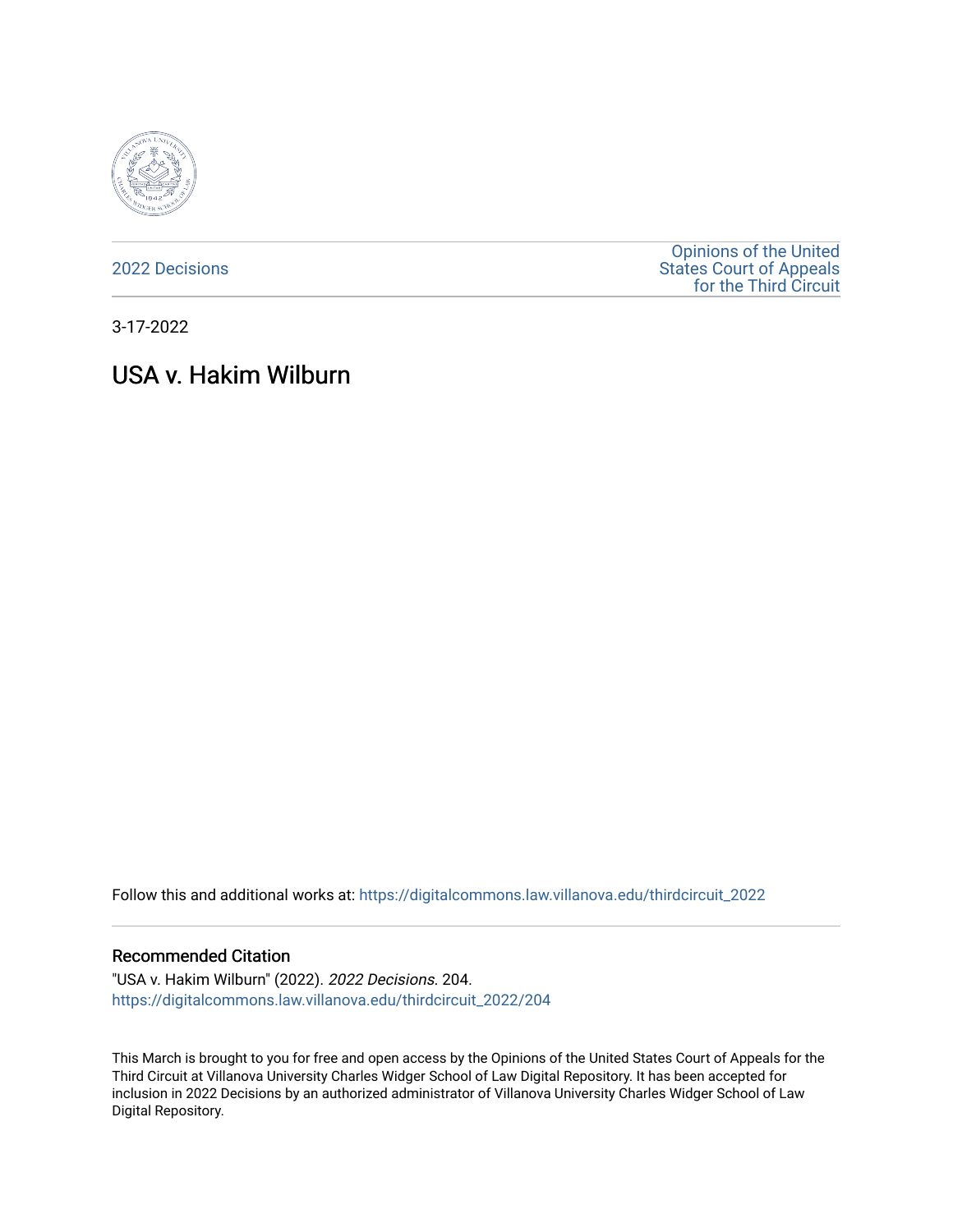# **NOT PRECEDENTIAL**

UNITED STATES COURT OF APPEALS FOR THE THIRD CIRCUIT

> No. 20-3514 \_\_\_\_\_\_\_\_\_\_\_\_\_

> \_\_\_\_\_\_\_\_\_\_\_\_\_

## UNITED STATES OF AMERICA

v.

HAKIM WILBURN, Appellant

On Appeal from the United States District Court For the Middle District of Pennsylvania (D.C. No. 3-18-cr-00265-001) District Judge: Honorable Robert D. Mariani

\_\_\_\_\_\_\_\_\_\_\_\_\_\_\_

\_\_\_\_\_\_\_\_\_\_

Submitted Under Third Circuit L.A.R. 34.1(a) March 14, 2022

Before: JORDAN, KRAUSE and PORTER, *Circuit Judges*

(Filed: March 17, 2022) \_\_\_\_\_\_\_\_\_\_\_\_\_\_\_

> OPINION \_\_\_\_\_\_\_\_\_\_\_\_\_\_\_

This disposition is not an opinion of the full court and, pursuant to I.O.P. 5.7, does not constitute binding precedent.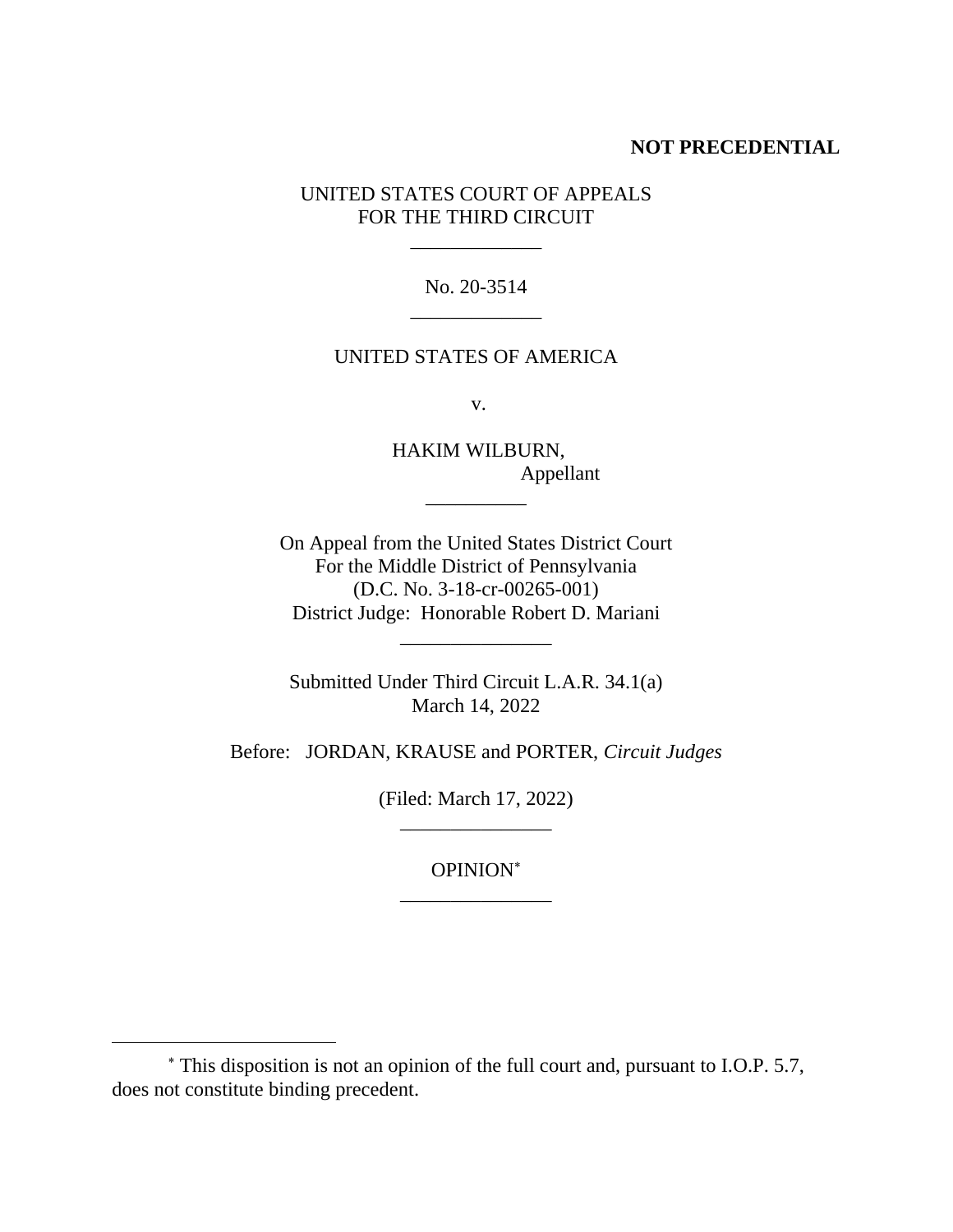#### JORDAN, *Circuit Judge*.

Hakim Wilburn appeals the sentence he received after pleading guilty to conspiring to illegally distribute drugs. He claims that, to avoid an excessive sentence, he should have been simultaneously sentenced for violating his supervised release on an unrelated offense. He did not make that argument in the District Court, and, it appears, for good reason: it is unsupportable. It certainly cannot survive plain-error review. We will thus affirm.

## **I. BACKGROUND**

Wilburn and his co-conspirators<sup>1</sup> came to the attention of the Federal Bureau of Investigation in June 2015, when agents discovered that Wilburn was involved in the trafficking and sale of heroin and other illegal narcotics throughout northeastern Pennsylvania.

Agents worked closely with cooperating witnesses to discover the extent of Wilburn's drug-trafficking business. They learned that he obtained heroin in New York City and took it to Newark, New Jersey. At that point, he paid a relative to take the drugs to Wilkes-Barre, Pennsylvania. Wilburn stored the drugs at his home in Wilkes-Barre and at storage facilities in the area.

<sup>&</sup>lt;sup>1</sup> Wilburn's wife, Danielle Moorer, was charged alongside him as a co-conspirator. Moorer pled guilty to conspiracy to distribute and to possess with intent to distribute over one kilogram of heroin and cocaine, in violation of 21 U.S.C. § 846, and was sentenced to 127 months' imprisonment.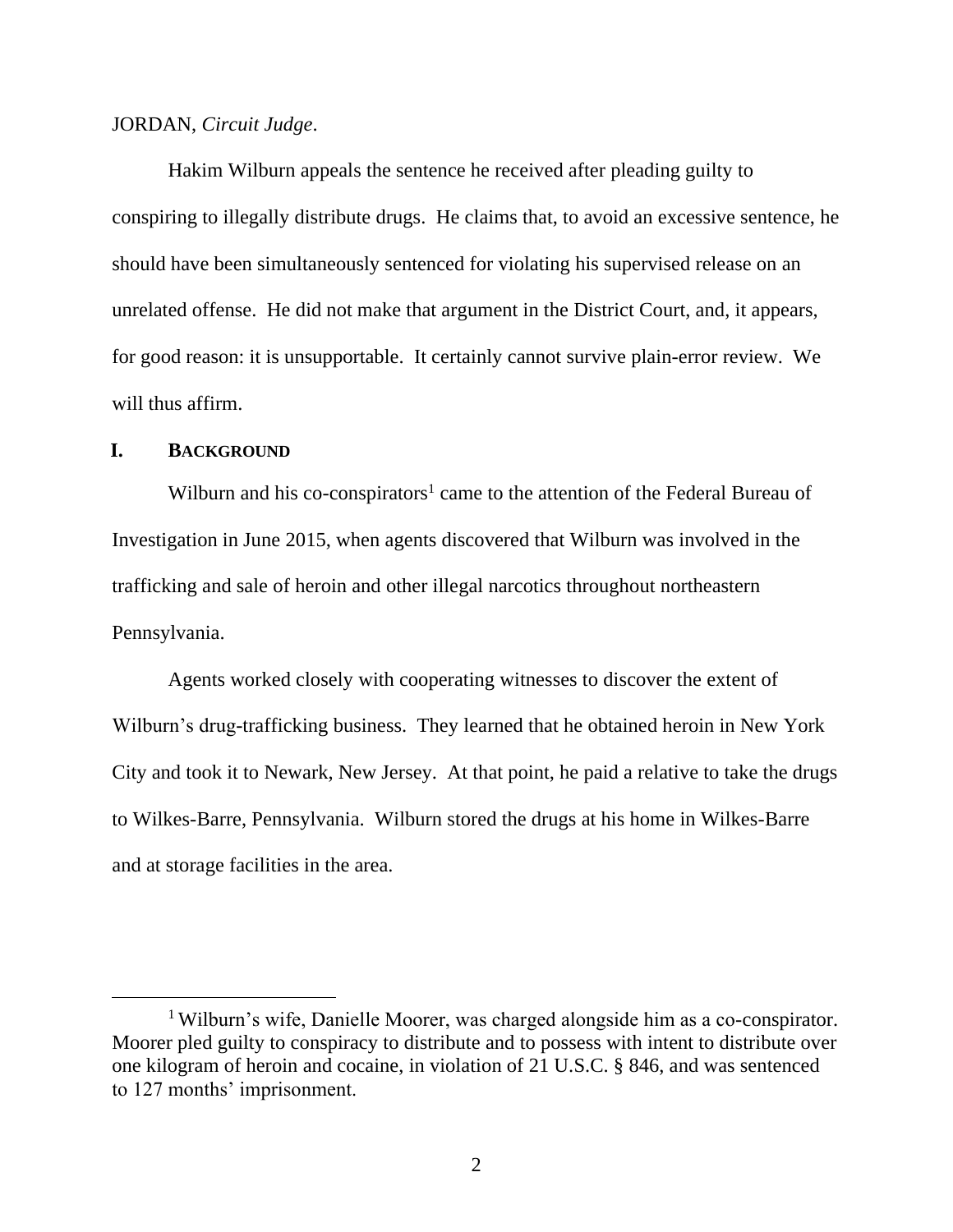Agents eventually conducted thirteen controlled purchases of heroin and cocaine from Wilburn and his wife. Each of the controlled purchases was recorded and surveilled. During those transactions, they learned that Wilburn was also using heroin as a form of compensation for the employees of his construction company.

Eventually, in August 2018, a grand jury in the United States District Court for the Middle District of Pennsylvania returned a fourteen-count indictment charging Wilburn with conspiracy to distribute and to possess with intent to distribute one kilogram or more of heroin and an unspecified amount of cocaine, in violation of §§  $841(b)(1)(A)(i)$  and 846 (Count 1), and with thirteen counts of possession with intent to distribute and distribution of heroin and cocaine, and aiding and abetting thereof, in violation of 21 U.S.C. §  $841(a)(1)$ ,  $(b)(1)(C)$ , and 18 U.S.C. § 2 (Counts 2-14). Agents executed search warrants the next day and recovered forty-five bricks of heroin and fentanyl and firearms from Wilburn's home and a storage facility. Wilburn was arrested and pled not guilty.

This was not his first run-in with the law. While he was dealing drugs in Pennsylvania, he was on supervised release for an unrelated 2003 federal conviction for dealing drugs in New Jersey. The terms of his supervised release prohibited him from committing another federal, state, or local crime and from moving out of New Jersey. Because he violated those terms, Wilburn faced the potential of sentencing on two separate criminal matters: the drug-trafficking offenses charged in the 2018 indictment, and his supervised release violation. Responsibility for handling the latter was transferred from the District of New Jersey to the Middle District of Pennsylvania.

3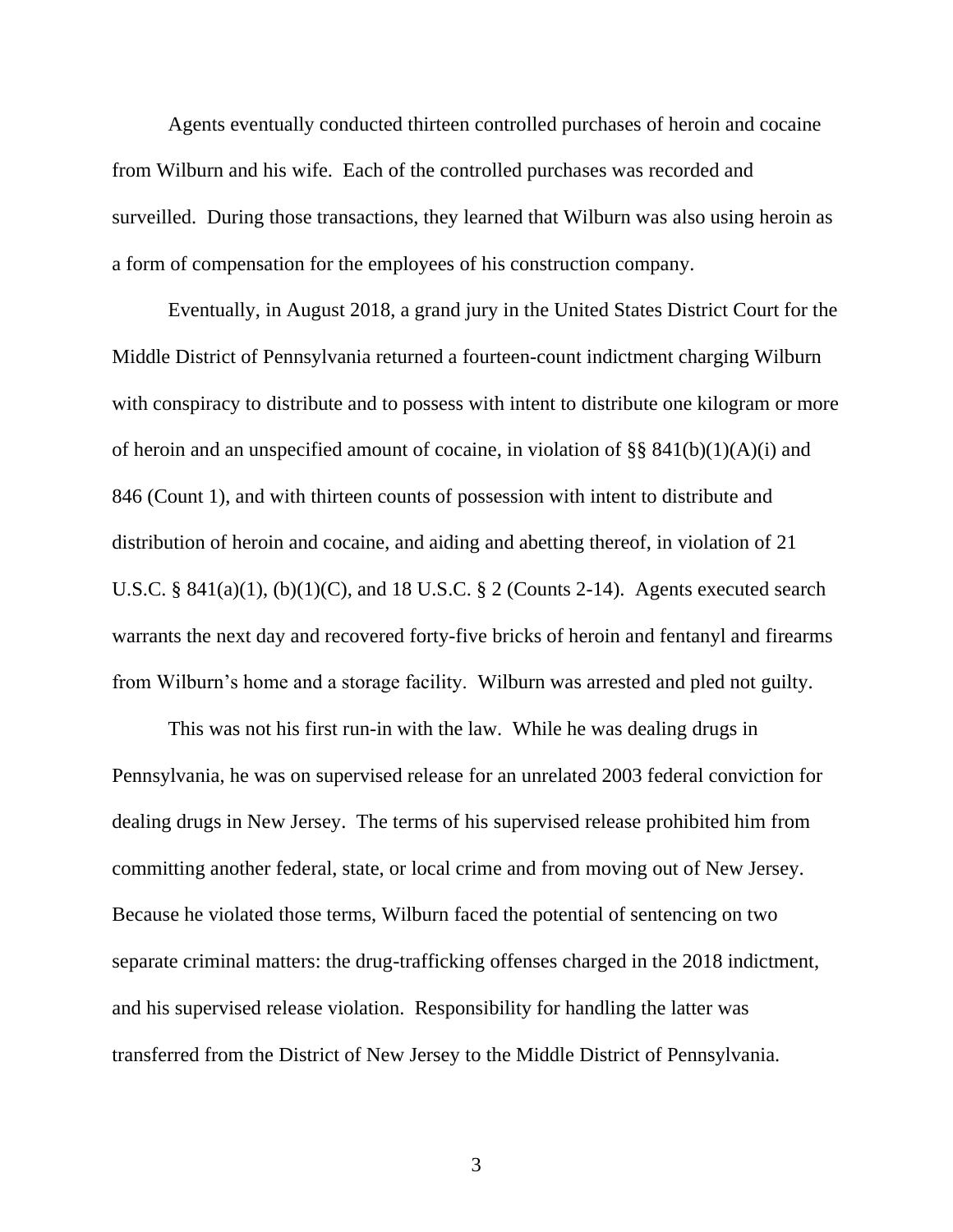About a year after his indictment, the government filed a one-count superseding information charging Wilburn with conspiracy to distribute over one kilogram of heroin and over 500 grams of cocaine. Pursuant to a plea agreement, he pled guilty to that information in exchange for the government's promise to recommend that the sentencing guidelines calculation for his crime be based on his having distributed between one and three kilograms of heroin and between 500 grams and two kilograms of cocaine.

Wilburn faced a mandatory minimum sentence of fifteen years under 21 U.S.C. § 84l(b)(l)(A), and a recommended guidelines range of 235 months to 293 months' imprisonment. At the sentencing hearing, the District Court imposed a sentence of 198 months, which was thirty-seven months below the low end of Wilburn's guidelines range but eighteen months above the mandatory minimum. Wilburn did not object to that sentence before the District Court but instead timely appealed it.<sup>2</sup>

Later, while his appeal was pending, the District Court separately sentenced him to a thirty-six-month term of imprisonment for violating the conditions of his 2003 conviction in New Jersey, to run consecutively with his 198-month sentence for the instant offense.

 $2$  The government says that Wilburn made objections with respect to certain sentencing enhancements, but the record reflects that, while defense counsel had indicated before sentencing that objections would be made, none were. Perhaps his below-guidelines-range sentence prompted that decision.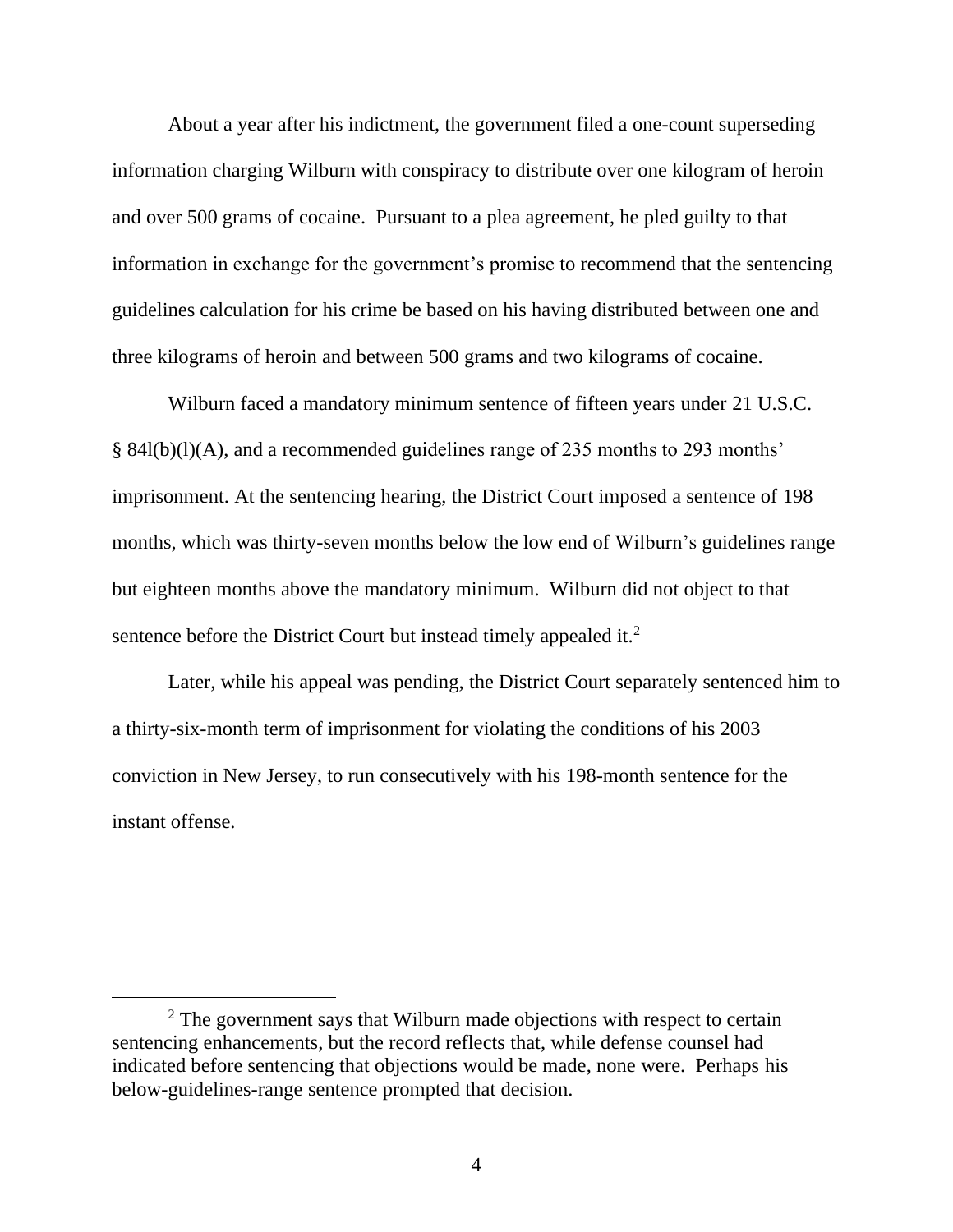# **II. DISCUSSION**<sup>3</sup>

Wilburn's argument is simple, and consists of three paragraphs: he says that the District Court should have simultaneously sentenced him for both the present offense and his supervised release violation. He explains that the Court's "[f]ailure to impose sentencing on both matters left [him] with uncertainty as to the final total term of imprisonment for which he would be responsible." (Opening Br. at 11.) Because Wilburn did not object below, we review for plain error.

Under plain-error review, Wilburn must prove that (1) the District Court erred, (2) the error was clear or obvious, (3) it affected his substantial rights, and (4) it "seriously affect[ed] the fairness, integrity or public reputation of judicial proceedings." *United States v. Olano*, 507 U.S. 725, 732-36 (1993) (citation omitted). Here, the District Court did not err, much less plainly so, by sentencing Wilburn separately for his present offense and his supervised release violation.

We have required simultaneous sentencing for a single term of imprisonment when the same conduct provided the basis for two offenses under consideration at once. In *United States v. Gomez*, 593 F.2d 210, 212-15 (3d Cir. 1979) (en banc), for instance, we vacated the district court's separate sentences for two counts – possession with intent to distribute and actual distribution – because both convictions stemmed from the same transaction. We held that Congress intended for crimes arising under the same statutory

<sup>&</sup>lt;sup>3</sup> The District Court had jurisdiction under 18 U.S.C. § 3231. We have jurisdiction pursuant to 28 U.S.C. § 1291 and 18 U.S.C. § 3742(a).